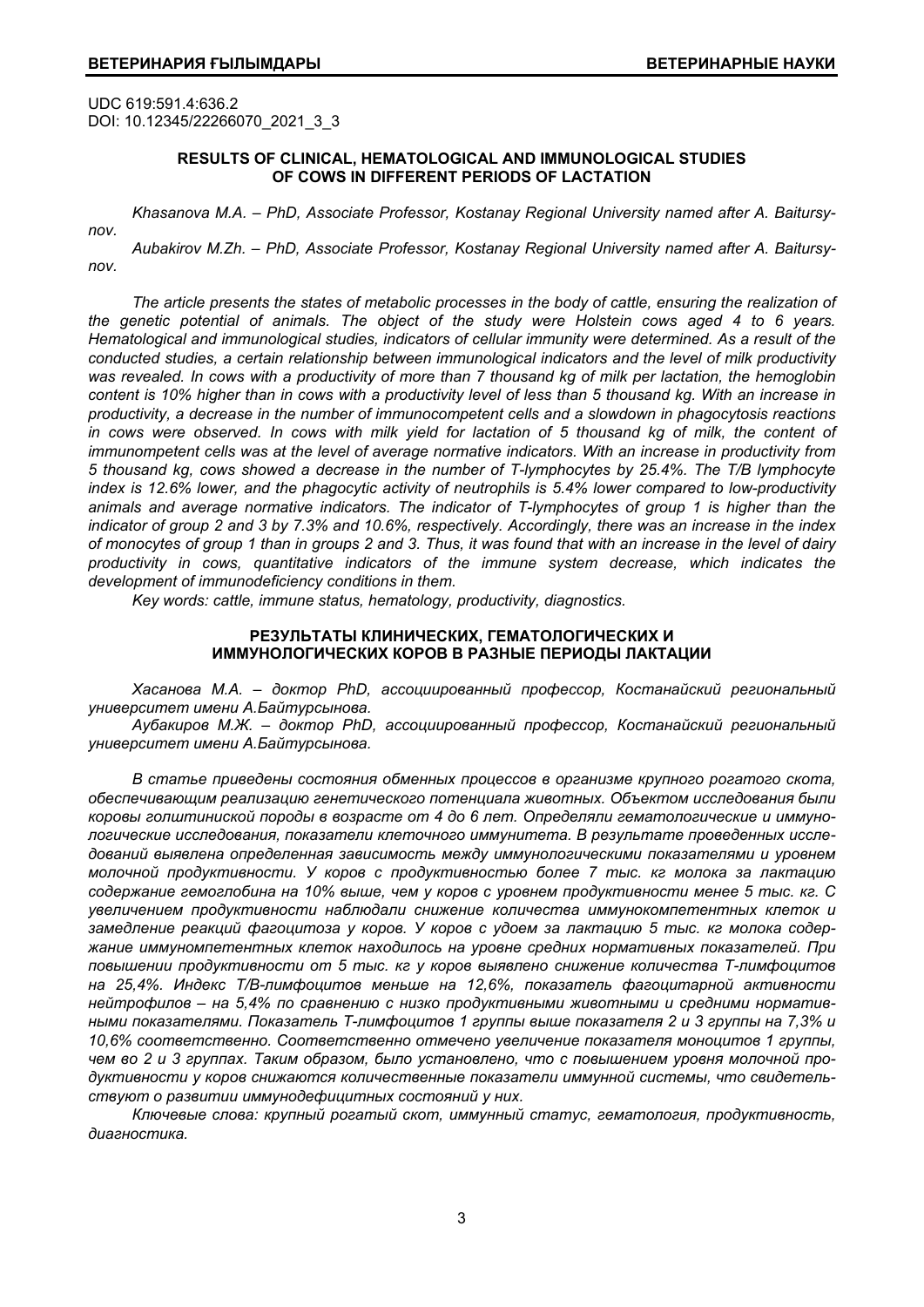### **ЛАКТАЦИЯНЫҢ ƏРТҮРЛІ КЕЗЕҢДЕРІНДЕГІ КЛИНИКАЛЫҚ, ГЕМАТОЛОГИЯЛЫҚ ЖƏНЕ ИММУНОЛОГИЯЛЫҚ СИЫРЛАРДЫҢ НƏТИЖЕЛЕРІ**

*Хасанова М. А. – PhD докторы, қауымдастырылған профессор, А. Байтұрсынов атындағы Қостанай өңірлік университеті.* 

*Аубəкиров М. Ж. – PhD докторы, қауымдастырылған профессор, А. Байтұрсынов атындағы Қостанай өңірлік университеті.* 

*Мақалада жануарлардың генетикалық əлеуетін іске асыруды қамтамасыз ететін ірі қара мал ағзасындағы метаболикалық процестердің жай-күйі келтірілген. Зерттеу нысаны 4 жастан 6 жасқа дейінгі холштейн тұқымды сиырлар болды. Гематологиялық жəне иммунологиялық зерттеулер, жасушалық иммунитеттің көрсеткіштері анықталды. Зерттеулер нəтижесінде иммунологиялық көрсеткіштер мен сүт өнімділігі деңгейі арасындағы белгілі бір байланыс анықталды. Лактация кезінде өнімділігі 7 мың кг-нан асатын сиырларда өнімділік деңгейі 5 мың кг-нан аз сиырларға қарағанда гемоглобиннің мөлшері 10% - ға жоғары.өнімділіктің жоғарылауымен иммунокомпетентті жасушалар санының төмендеуі жəне сиырлардағы фагоцитоз реакцияларының баяулауы байқалды. Лактация кезінде 5 мың кг сүт сауатын сиырларда иммуномпетентті жасушалардың құрамы орташа нормативтік көрсеткіштер деңгейінде болды. 5 мың кг-нан өнімділіктің артуымен сиырларда Т-лимфоциттер санының 25,4% - ға төмендегені анықталды. Т / В-лимфоциттердің индексі төмен өнімді жануарлармен жəне орташа нормативтік көрсеткіштермен салыстырғанда 12,6% – ға, нейтрофилдердің фагоцитарлық белсенділігінің көрсеткіші 5,4% - ға төмен. 1-топтағы Т-лимфоциттердің көрсеткіші тиісінше 2 жəне 3-топтағы көрсеткіштен 7,3% - ға жəне 10,6% - ға жоғары. Тиісінше, 1 жəне 2 топтарға қарағанда 3 топтың моноциттерінің өсуі байқалды. Осылайша, сиырлардың сүт өнімділігі деңгейінің жоғарылауымен иммундық жүйенің сандық көрсеткіштері төмендейтіні анықталды, бұл олардағы иммун тапшылығы жағдайларының дамуын көрсетеді.* 

*Түйінді сөздер: ірі қара мал, иммундық мəртебе, гематология, өнімділік, диагностика.* 

At the present stage of agricultural development, the issues of scientific support for increasing the efficiency of agricultural production are of particular relevance, in particular, the development of dairy farming and the production of high-quality dairy products are of great importance. The productivity of cows is closely related to the level of metabolism, including the intensity of physiological and biochemical metabolic processes associated with the transformation of a significant amount of energy and nutrients from feed into milk. At different stages of lactation of cows, the intensity of metabolic processes is different. The study of the mechanisms of such changes, as well as their relationship with the chemical composition of milk can significantly help in the regulation of metabolic processes through feeding and will make it possible to get more high-quality products and increase the age of productive use of cows [1, p. 275].

The activity of the immune system and the resistance of the organism depend on many factors: genetic, age and physiological characteristics of the organism, the conditions of feeding and keeping cows, the season of the year, the effects of microorganisms, stress [2, p.28].

The main goal of the development of farmingis to increase the productivity of cattle at the lowest economic costs [3, p.18;]. However, with an increase in the level of productivity in cows, a violation of metabolic processes, a decrease in reproductive function, natural resistance and immunological reactivity are noted, which leads to the premature culling of especially valuable animals [4, p.21].

Highly productive cows are susceptible to even minor changes in keeping conditions and react to this with a more pronounced metabolic disorder affecting their immunobiological status [5, p.23]. In this regard, there is a need for early diagnosis of immunopathologies and targeted immunocorrection [6, p.18].

Blood in the body performs different functions: transport, gas exchange, excretory, thermoregulatory, humoral-endocrine, protective, maintaining water-salt balance. For the harmonious performance of the listed functions, the blood composition in a healthy body is maintained in a relatively dynamic constancy. However, with a general tendency to maintain the constancy of its composition, blood is very sensitive to changes in organisms [7, p. 56].

As noted by M.T. Taranov, it is important to assess not abrupt pathological changes in the metabolism of animals, but insignificant changes occurring precisely within the physiological norm of the studied parameters. It is important to indicate by a slight change in the levels of blood biochemical parameters in which direction the studied methods of influencing the animal's body shift the metabolism - to desirable or undesirable, and on this basis to strive to strengthen or weaken the tested factors or to abandon them [8, p.73].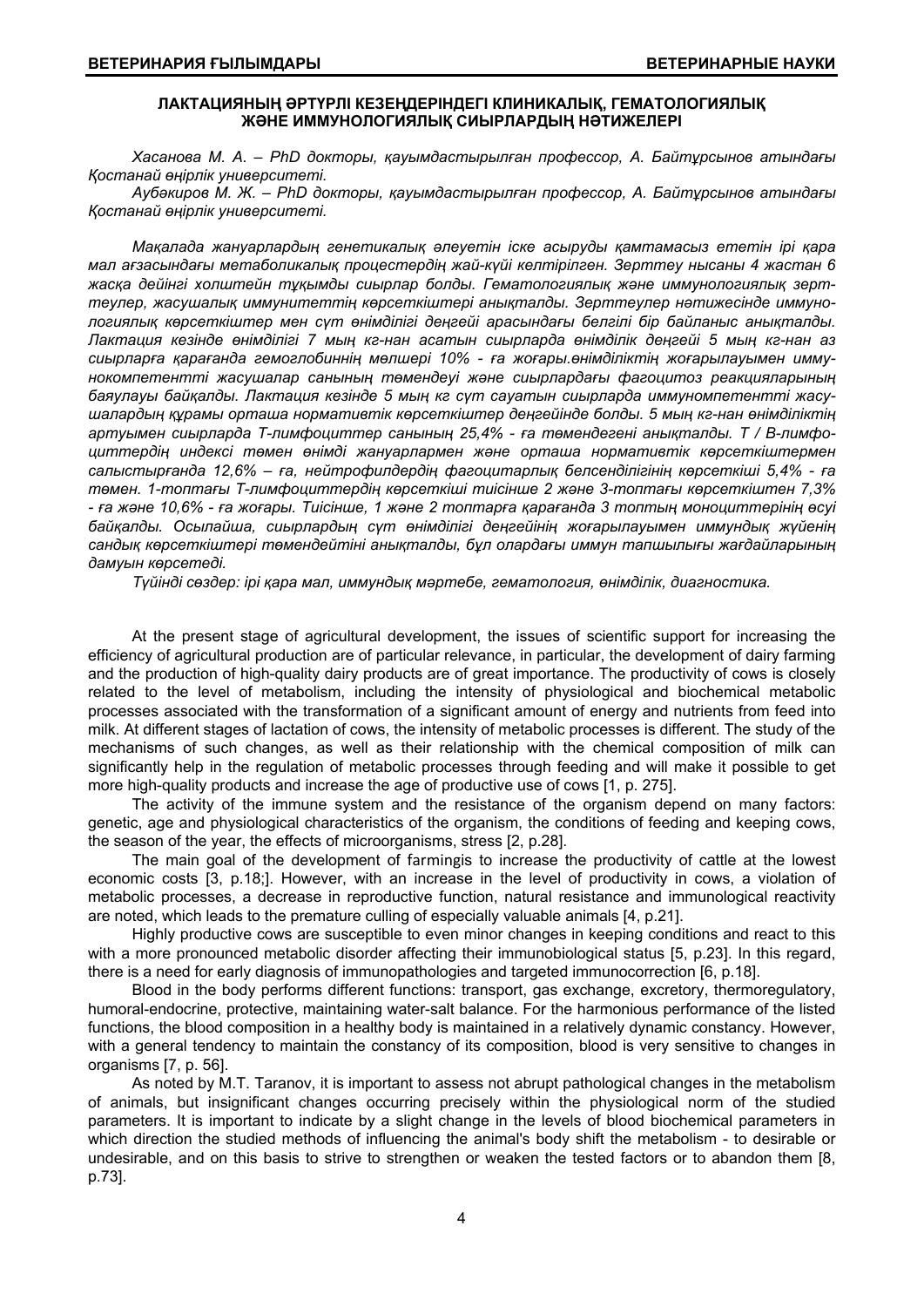In this regard, the need to conduct research to assess the immune status of animals, especially highly productive animals, for early diagnosis of immunopathology and timely organization of measures to correct the identified disorders, becomes more urgent.

In this regard, the purpose of the research was to study the clinical, hematological and immunological indicators of cows in different periods of lactation in LLP "Sadchikovskoe" of Kostanay region.

Materials and research methods. The studies were conducted from 2020 to 2021. The object of the study was Holstein cows, aged 4 to 6 years. Groups of animals were formed according to the principle of analogues, depending on the level of productivity (with a milk yield per lactation less than 5 thousand kg (n = 15), 5-6 thousand kg (n = 15), 6-7 thousand kg (n = 15), over 7 thousand kg (n = 15)), physiological state.

Hematological and immunological studies were carried out according to generally accepted methods. Determined indicators of cellular immunity: the content of T-lymphocytes. The determination of Blymphocytes was used to characterize the humoral link. Determined the ratio of T- and B-lymphocytes (index  $T / B$ ).

A clinical examination was carried out twice a year in the experimental farm. When assessing the clinical status of animals to determine the main symptoms of non-infectious pathology, the following indicators were taken into account: appearance and fatness; the external condition of the mucous membranes and skin, lymph nodes, the state of the respiratory and digestive organs, the musculoskeletal system.

Research results. Currently, the enterprise LLP "Sadchikovskoe" provides meat and dairy products for the internal need of the Kostanay region and other regions of the country, has a steadily developing economic indicators of farming

The state of metabolic processes in the body of cows is known to be the main factor that ensures the realization of the genetic potential of animals. Quite a lot of studies have been carried out to assess the metabolism in cows at different periods of lactation. However, homeostasis and immunological reactivity in highly productive animals against the background of lactation to factors of the body's defense systems is insufficiently studied.

We, together with employees of the farm, carried out a comprehensive clinical examination of cows.

Comprehensive clinical examination of cows made it possible to identify clinical signs of pathological processes: changes in the coat (dullness, delayed shedding, alopecia in the neck, spinal column, sacrum), obstetric and gynecological diseases.

When studying the immune system of cows, it was found that hematological parameters in different physiological periods did not differ significantly.

To assess the quantitative composition of the immunohematological indicators of animals with different levels of milk productivity, groups of cows were formed with a milk yield per lactation from 5 to 6 thousand kg, from 6 to 7 thousand kg, over 7 thousand kg.

As a result of the studies, a definite relationship was revealed between immunological parameters and the level of milk production. In cows with a productivity of more than 7 thousand kg of milk per lactation, the hemoglobin content is 10% higher than in cows with a productivity level of less than 5 thousand kg.

With an increase in productivity, a decrease in the number of immunocompetent cells and a slowdown in phagocytosis reactions in the body of cows were observed. It was found that in cows with a milk yield per lactation of 5 thousand kg of milk, the content of immune cells was at the level of average normative indicators.

With an increase in productivity of cows from 5 thousand kg a decrease in the number of Tlymphocytes by 25.4% was revealed. The T / B-lymphocyte index becomes 12.6% lower, the neutrophil phagocytic activity indicator - by 5.4% compared to low-productive animals and the average normative indicators given in literary sources (I.A. Shkuratova, 2002; N. A. Vereshchak, 2005; Yu.N. Fedorov).

Compared with cows with a productivity level of 5 thousand kg of milk, the content of erythrocytes was more than 2 and 3 groups of cows by 7.1% and 7.7%, respectively.

The number of leukocytes is less by 20.9% and 20.5%, respectively.

The index of T-lymphocytes of the 1st group is higher than the index of the 2nd and 3rd groups by 7.3% and 10.6%, respectively, which ensure the recognition and destruction of cells carrying foreign antigens, enhance the effect of monocytes. Accordingly, there was an increase in the indicator of monocytes of the 1st group (5 thousand kg) than in the 2nd and 3rd groups by 13.3% and 28.2%.

The indicator of B-lymphocytes in cows with a productivity of 5 thousand kg and 6 thousand kg, significant changes have not been established. This indicator decreased in cows with a productivity of more than 7 thousand kg.

The lymphocyte count in all three groups was at the same level.

The average indicator of basophils in cows with a productivity of over 7 thousand kg is higher than group 1 (5 thousand kg) and group 2 (6 thousand kg) by 28.3% and 41.7%, respectively. The main function